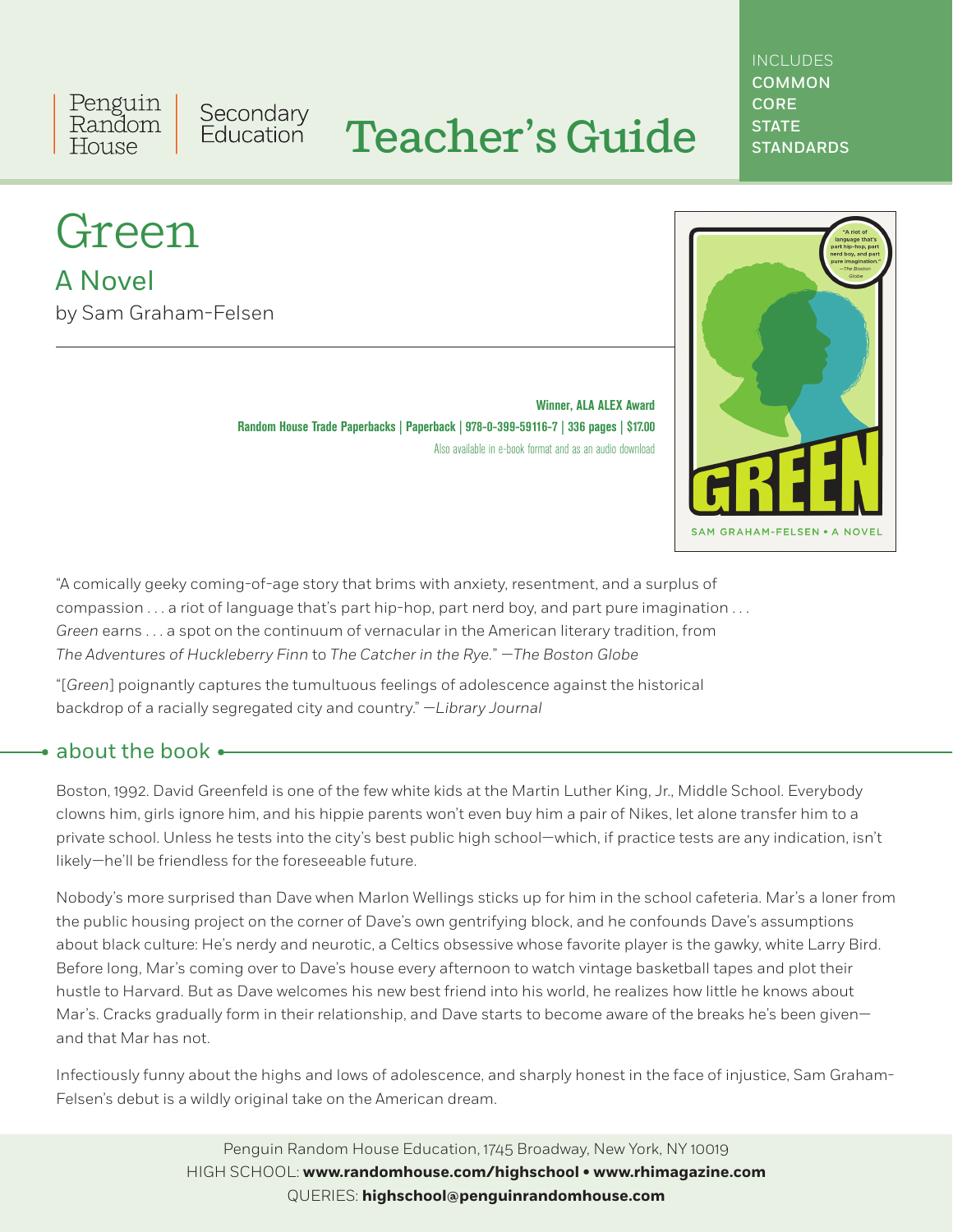## $\rightarrow$  about the author

Sam Graham-Felsen was born and raised in Boston. He has worked as chief blogger for Barack Obama's 2008 campaign, a journalist for *The Nation*, and a peanut vendor at Fenway Park. This is his first novel.

## $\rightarrow$  note to the teacher

*Green* is a coming-of-age novel that follows David Greenfeld as he navigates his first year in middle school and the complexities of adolescence. The self-described "white boy at the Martin Luther King Middle" narrates his struggle to establish his own identity while grappling with larger questions of race, religion, sexuality, and privilege.

Supporting the national Common Core State Standards (CCSS) in Reading Literature for grades 6–8 curricula, *Green* is an appropriate selection for grades 6–8 in Language Arts and Reading classes. Note: while *Green* is an appropriate middle-grade novel, the narration contains strong language including profanities, racial epithets, and graphic language.

In the following "Examining Content Using Common Core State Standards" section of this guide, prompts offer opportunities for a critical analysis of *Green* using the CCSS for Reading Literature for grades 6–8, and are organized according to the standards they primarily support. In addition, following each standard and its corresponding prompts is a classroom activity that is designed to further enhance analysis of the text.

# $\rightarrow$  pre-reading activities

Encourage students to develop a deeper understanding of *Green*'s broader themes through a "privilege walk." A Peace Learner lesson plan for a privilege walk can be found here: [tiny.cc/PrivilegeWalk](http://tiny.cc/PrivilegeWalk). In lieu of an actual walk, students may also privately keep track of their responses, followed by a class discussion.

Conducting a discussion centered on race relations and racial literacy will also encourage a more nuanced reading of *Green*. An appropriate starting point is a TED Talk by Priya Vulchi and Winona Guo: **[tiny.cc/RacialLiteracy](http://tiny.cc/RacialLiteracy)**. Because race can be a sensitive discussion topic in a classroom, it is helpful to consider classroom dynamics and spend time preparing for discussion. This graphic organizer (*[tiny.cc/DiscussionPlan](http://tiny.cc/DiscussionPlan)*) from Teaching Tolerance is a useful aid for pre-planning and also suggests strategies for responding to a range of student emotions, including anger, blame, guilt, and shame.

You can also listen to author Sam Graham-Felsen discuss the book and some of its themes in an interview with NPR: [tiny.cc/SamGrahamFelsen](http://tiny.cc/SamGrahamFelsen).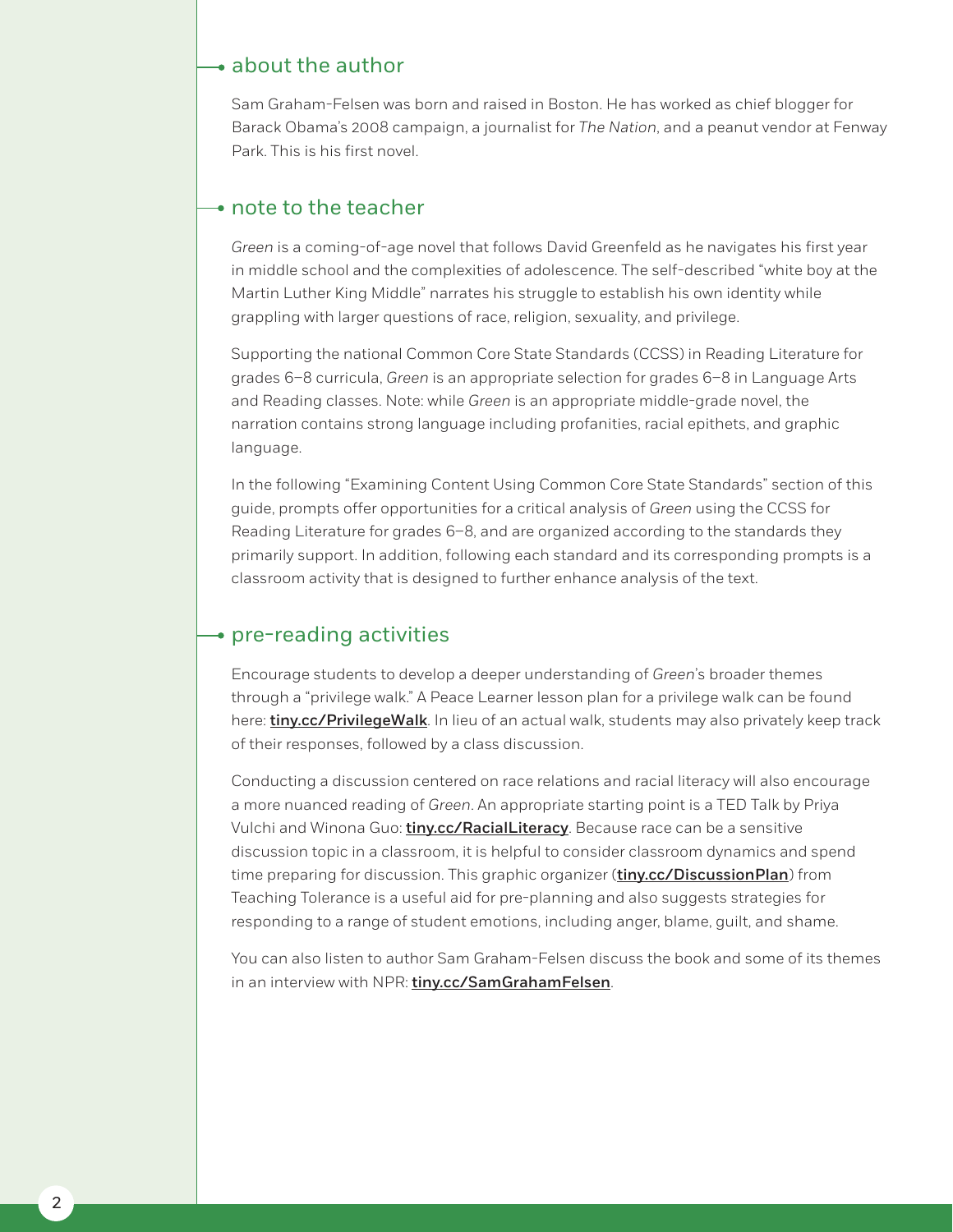# **→ ELA standards: reading literature: grades 6-8**

## $\rightarrow$  key ideas and details

## **CCSS.ELA-LITERACY.RL.6.1**

**Cite textual evidence to support analysis of what the text says explicitly as well as inferences drawn from the text.**

#### **CCSS.ELA-LITERACY.RL.7.1**

**Cite several pieces of textual evidence to support analysis of what the text says explicitly as well as inferences drawn from the text.**

## **CCSS.ELA-LITERACY.RL.8.1**

**Cite the textual evidence that most strongly supports an analysis of what the text says explicitly as well as inferences drawn from the text.**

- 1. The novel begins with two quotes. One is from Ralph Ellison: "Why, you could cause us the greatest humiliation simply by confronting us with something we liked." The other is from Larry Bird: "I think everyone should have the kinds of life I've had, going from one extreme to the other." Why do you think the author chose these quotes to lead into the story? What is their relationship to the story? Identify specific textual evidence that connects to the quotes and provides meaningful context regarding their inclusion.
- 2. Dave describes the Bird–Magic card as his "prized possession" (36), and yet he is willing to sell it to buy a new "Machine." On the other hand, Marlon continually insists that Dave keep the Bird–Magic card. What does the card represent to each of them, and why is Marlon so adamant that Dave keep it? What is the value of the "Machine" to Dave? What does it represent to Marlon?
- 3. While listening to Skip Taylor speak, Dave describes the scene: "Kaleem's nodding, Mar's face is just hanging there, like someone pricked the air out of him" (145). Why does Skip's story have differing effects on Kaleem and Marlon? How does Skip Taylor's description and story about Harvard impact Marlon's view of the future?
- 4. Despite Dave insisting, "I'm leaving if you do it" (237), Dave's dad attempts to start the wave at the Red Sox game and it actually works. What do Dave's dad's actions reveal about him? How and why does this event change the way that Dave sees him? Dave later starts the "slow clap" at the Celtics game and is successful. What can the reader infer from Dave's actions about how he views the world? How does this connect to the larger theme about the power of a single person's actions?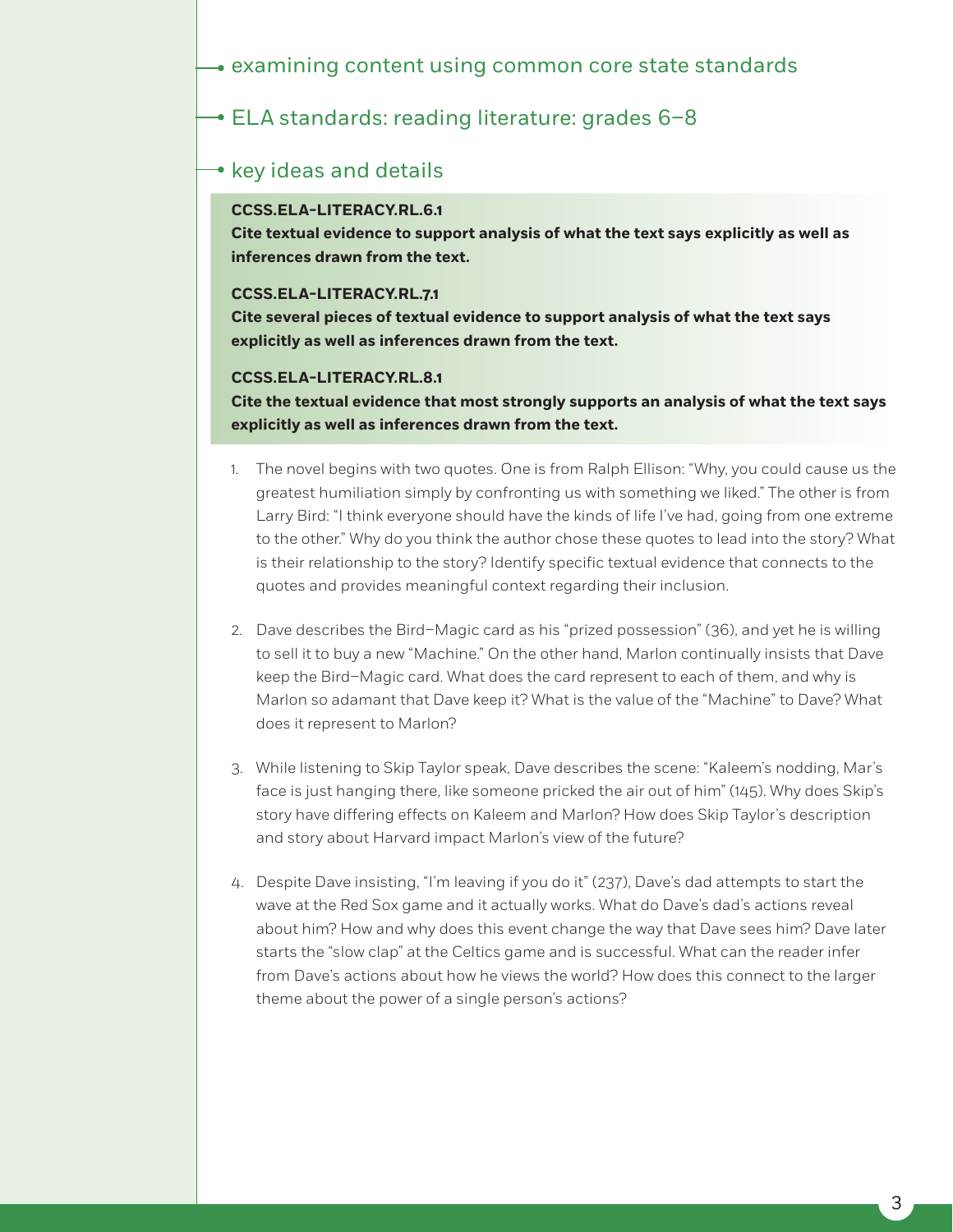## classroom activity

Dave's understanding of race evolves throughout the novel. Near the end of the story, Kev and Simon encourage him to beat up a kid on the basketball court; right before he punches him, Dave realizes, "I will be surrounded by dudes like this for the rest of my life. White boys and white girls who grew up behind white-washed fences, who grew up with *no idea*, for the rest of my life. The force preordained it: Not only will I be surrounded by them, I will become one of them, the thing I hate and can't escape. Not a white boy or a whitey or a white bitch, but a white person" (296). When Dave says, "I will be surrounded by dudes like this for the rest of my life," is he referring to the boy in the Hornets colors or Kev and Simon? What does the use of his term "white person" imply, and how is it different from the other descriptors? Write a contrast essay that analyzes Dave's understanding of race at the beginning of the story versus his understanding at the end of the story. Include significant events that impact how he comes to view the world around him.

# $\rightarrow$  discussion topics

#### **CCSS.ELA-LITERACY.RL.6.2**

**Determine a theme or central idea of a text and how it is conveyed through particular details; provide a summary of the text distinct from personal opinions or judgments.**

#### **CCSS.ELA-LITERACY.RL.7.2**

**Determine a theme or central idea of a text and analyze its development over the course of the text; provide an objective summary of the text.**

#### **CCSS.ELA-LITERACY.RL.8.2**

**Determine a theme or central idea of a text and analyze its development over the course of the text, including its relationship to the characters, setting, and plot; provide an objective summary of the text**

1. *Race:* As Dave, Benno, and Marlon enter the Arboretum, Marlon says, "I didn't know you could just, like, go in" (185), and Dave is annoyed by Marlon's response of "I don't know" (185) when he asks him why he never tried. How does this interaction illustrate the different lives that Dave and Marlon lead? What contributes to the fact that they have learned to approach unknown situations so differently?

Regarding his relationship with Jimmy, Dave explains, "Jimmy's been inviting me over since the beginning of the year and I always make excuses, because my rep is swiss enough already and I don't need people thinking I'm out of school homeys with a fourfoot Vietnamese dude" (157). How does Jimmy's race impact his experiences at Martin Luther King Middle School? What are examples from the text that demonstrate how he is treated? When Jimmy describes his cousin as being "cliqued up," Dave shares, "When Kev and Simon talk like this, they always sound pyrite to me, but Jimmy sounds legit" (160). What is it about Jimmy's situation that makes his explanation more genuine? When Dave meets Jimmy's cousin, he is surprised to hear him use the "n-word." What does his use of the word imply about the racial tensions between the African American and Vietnamese characters?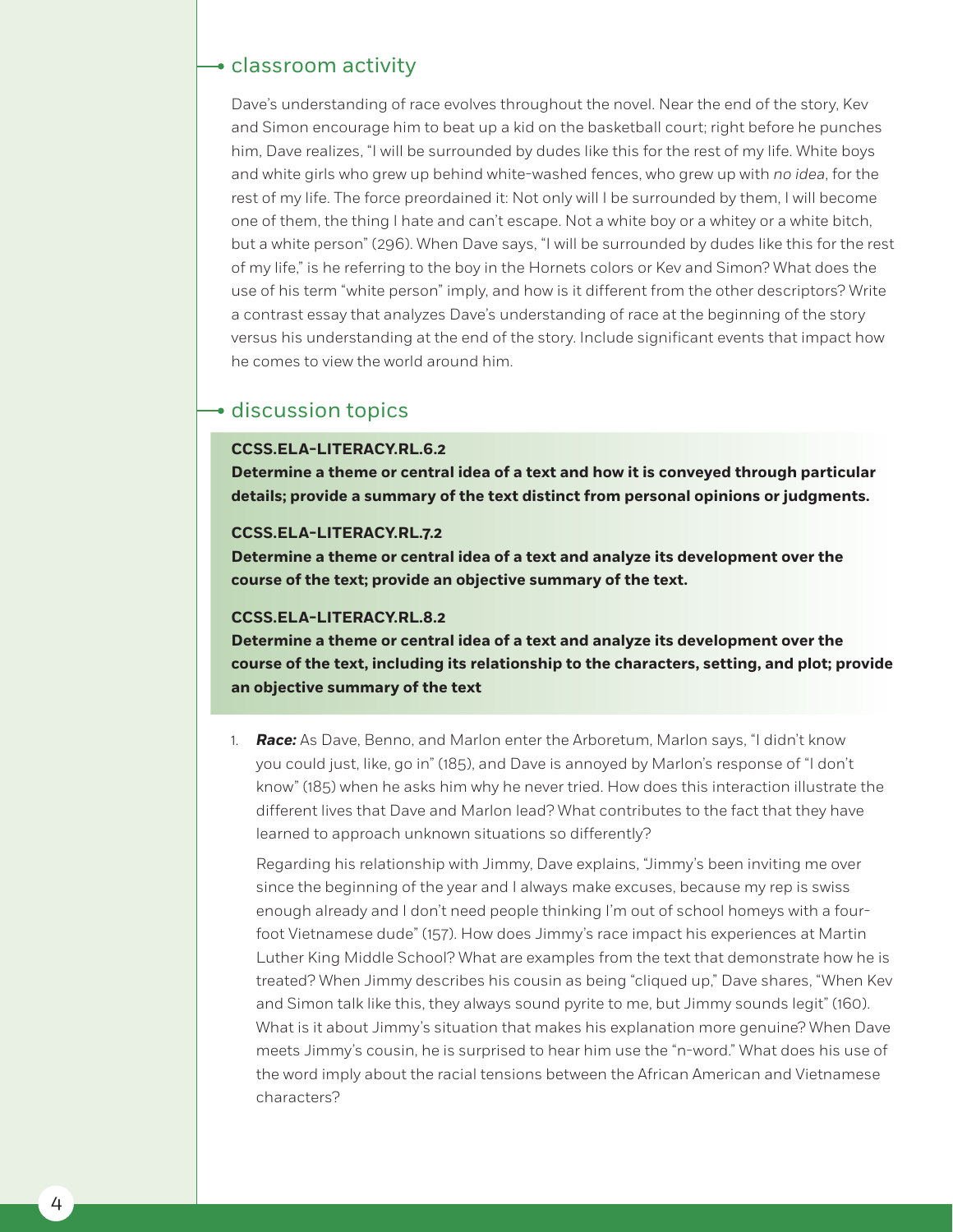As the boys go door to door in an attempt to acquire jobs shoveling snow, Marlon suggests that they might have better luck if he stays on the corner. Dave responds, "This isn't, like, Mississippi" (132). What is Dave implying about the differences between Boston and Mississippi? What does this interaction (and the resultant effect of Marlon staying on the corner) imply about Marlon and Dave's understanding of the societal implications of race in their community?

When Marlon and Dave are on their way to school on the day of the Valentine's Dance, they see one of the "Hornets boys," and Marlon explains that he is likely on his way to school. Dave is surprised by this and responds, "I figured most of those dudes were, like, dropouts" (207). What does this statement illustrate about Dave's implicit bias? Does Marlon seem surprised about Dave's comment? Why or why not?

2. *Privilege:* Skip Taylor explains, "It's more than individuals deciding not to live near black folks. It's bigger than that. It's about institutions, whole systems they set up to set us apart and keep us down. How many of you ever heard of redlining?" (146). What does redlining mean and what is Skip implying about society? How do Skip's words impact Marlon's view of the future? Later, Dave says, "Sometimes I wonder if Skip Taylor put a crack in what me and Mar had—a tiny one, just big enough for a bit of the force to blow through" (191). How might Skip's words have impacted their friendship?

On Dave's first day of school as he leaves the house, he narrates, "Ma kisses me on my head, my little brother, Benno, shoots me a peace sign, Pop squeezes my shoulder and holds up his hand. I five him reluctantly" (4). Dave's parents seem to genuinely care about his well-being, as demonstrated by their calling Dr. Jackson, yet why do they insist he stay at "the King"? What are they hoping that Dave learns from his experiences there? Do Dave's parents make the right decision?

When Marlon mentions his desire to go to Miami, he explains, "Plus, my pops lives down there" (189), but he later says his dad is "in Atlanta" (245). Where is Marlon's father, and why does he tell conflicting stories about where he is? How does Dave's family dynamic differ from Marlon's? Is Dave at an advantage because of it? How might their familial situations have impacted their Latin test scores and the course of their future?

3. *The power of a single person:* Numerous characters throughout the text encourage Dave to stand up for himself. Marlon tells Dave, "You gotta step sometimes" (78), Vicki tells him he needs to slap Angel, and Dr. Jackson says, "I need you to stand up for yourself. I don't mean with your fists. I mean *say* something" (170). How are all of these pieces of advice similar and how are they different? How does Dave handle these situations, and do things get better or worse because of his actions?

After Dr. Jackson speaks to Angel about his behavior on the bus, Dave says, "I've broken the only rule: Step, don't snitch" (170). How might the situation have ended differently if he had stood up to Angel? Which is the better course of action—to tell someone and ask for help or to try to handle it on one's own?

4. *Religion:* Dave has Marlon baptize him in his bathtub as he contemplates converting to Christianity. Shortly after, when Megan says, "You're seriously the least Jewish Jew I've ever met," Dave gets angry despite admitting, "If someone at the King said this, I'd be happy" (201). What factors contribute to Dave's conflicting emotions regarding religion? How do his parents add to his confusion?

5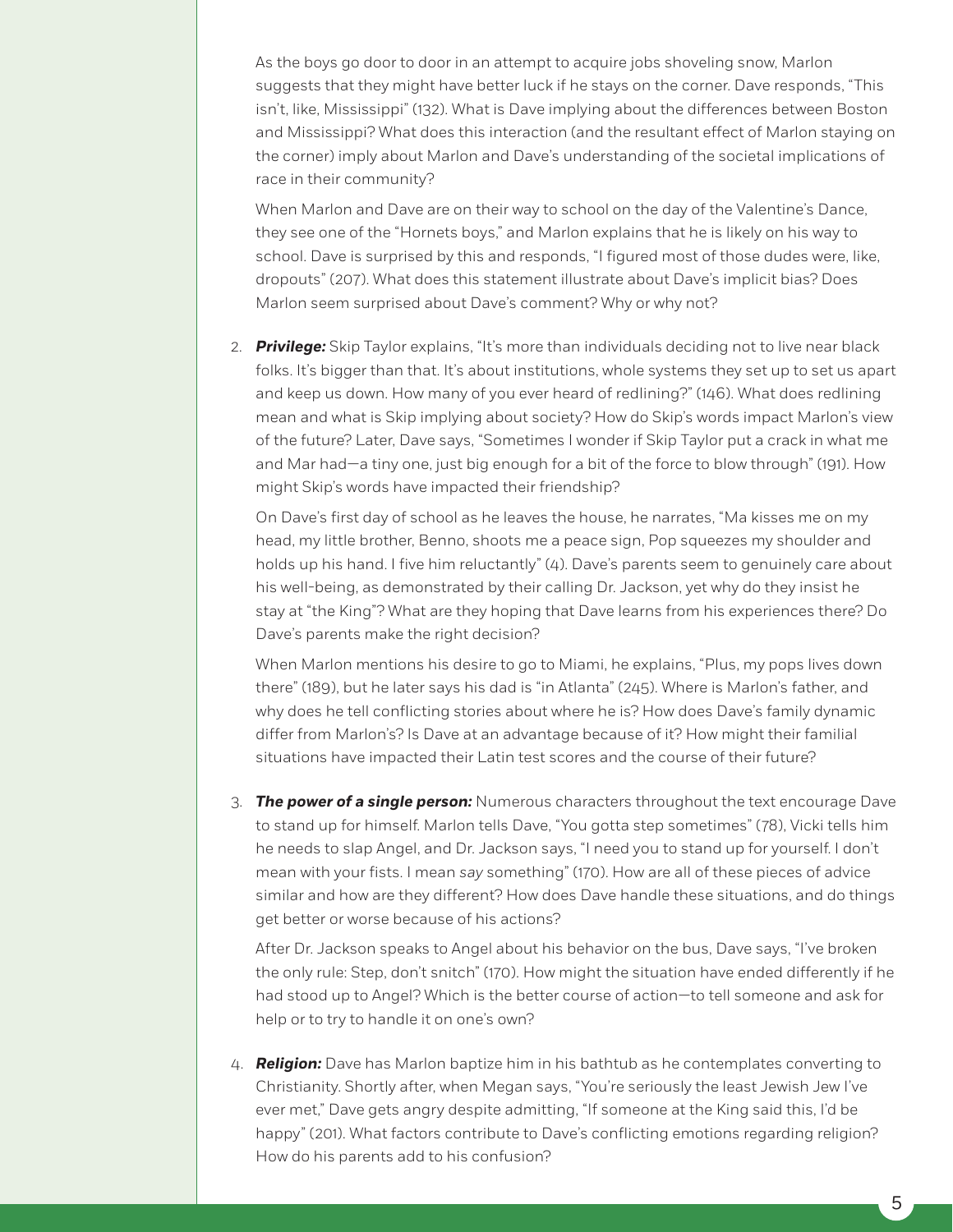## **→** classroom activitiy

Watch this BuzzFeed video that provides context around the concept of privilege: [tiny.cc/PrivilegeVideo](http://tiny.cc/PrivilegeVideo). Then discuss the lives of Dave and Marlon and consider where, figuratively, their situations would place them in the classroom. The front row? The back row? Is it possible for either of them to change their placement? Do the circumstances in their lives that place them in different positions play a role in setting them on different paths at the end of the text? Finally, create a visual representation of where each of them would be sitting in the classroom. Then, using pictures, illustrations, or graphics, create a collage around each boy that depicts the circumstances in their lives that influence their placement. Take into account the differences in how Dave and Marlon act and are treated by others in the same situation, their respective home lives, and the speech that Skip Taylor gives to the class. Write an accompanying summary that explains the visual depiction of their placement. Include in your summary a discussion surrounding the power (or lack thereof) that the boys have over their situations and how these factors may impact the rest of their lives.

## $\bullet$  key ideas and details

## **CCSS.ELA-LITERACY.RL.6.3**

**Describe how a particular story's or drama's plot unfolds in a series of episodes as well as how the characters respond or change as the plot moves toward a resolution.**

#### **CCSS.ELA-LITERACY.RL.7.3**

**Analyze how particular elements of a story or drama interact (e.g., how setting shapes the characters or plot).**

#### **CCSS.ELA-LITERACY.RL.8.3**

**Analyze how particular lines of dialogue or incidents in a story or drama propel the action, reveal aspects of a character, or provoke a decision.**

- 1. As Buck obviously treats Marlon poorly, Dave thinks, "I've been waiting for years for a moment like this—to catch a blatant bigot in the act and put him in check—and here I am, silent, ripping a cuticle" (45). Kev, instead, is the one who stands up for Marlon. What does this interaction reveal about Dave? What does it reveal about Kev?
- 2. "Oh *hell* no" (86), Marlon says as Dave starts collecting cans at the Harvard event, and he only gets more upset as Dave refuses to listen to him. Why is Marlon so hesitant to collect the cans? How does his reaction to Dave's actions foreshadow the events that come next? How does Dave's response clarify why his parents view Harvard so negatively?
- 3. As Dave is explaining why he didn't intervene while Marlon was getting beat up, Marlon says, "But just cuz you're shook don't mean you got the right to stand there" (139). How does this event and Dave's failure to act impact their friendship? Does Marlon have a right to expect Dave to stand up for him at this point in the story? Why or why not?
- 4. As Cramps talks to their class, Dave gets confused about Marlon's reaction: "I still don't see why he's acting so upset. Sure, Cramps said some bonk stuff, but Mar already knows Cramps is crazy. Besides, from the thousand conversations I've had with Mar about Latin and Harvard and making loot, he basically agrees with everything we just heard" (257). What does Cramps say that has such an impact on Marlon?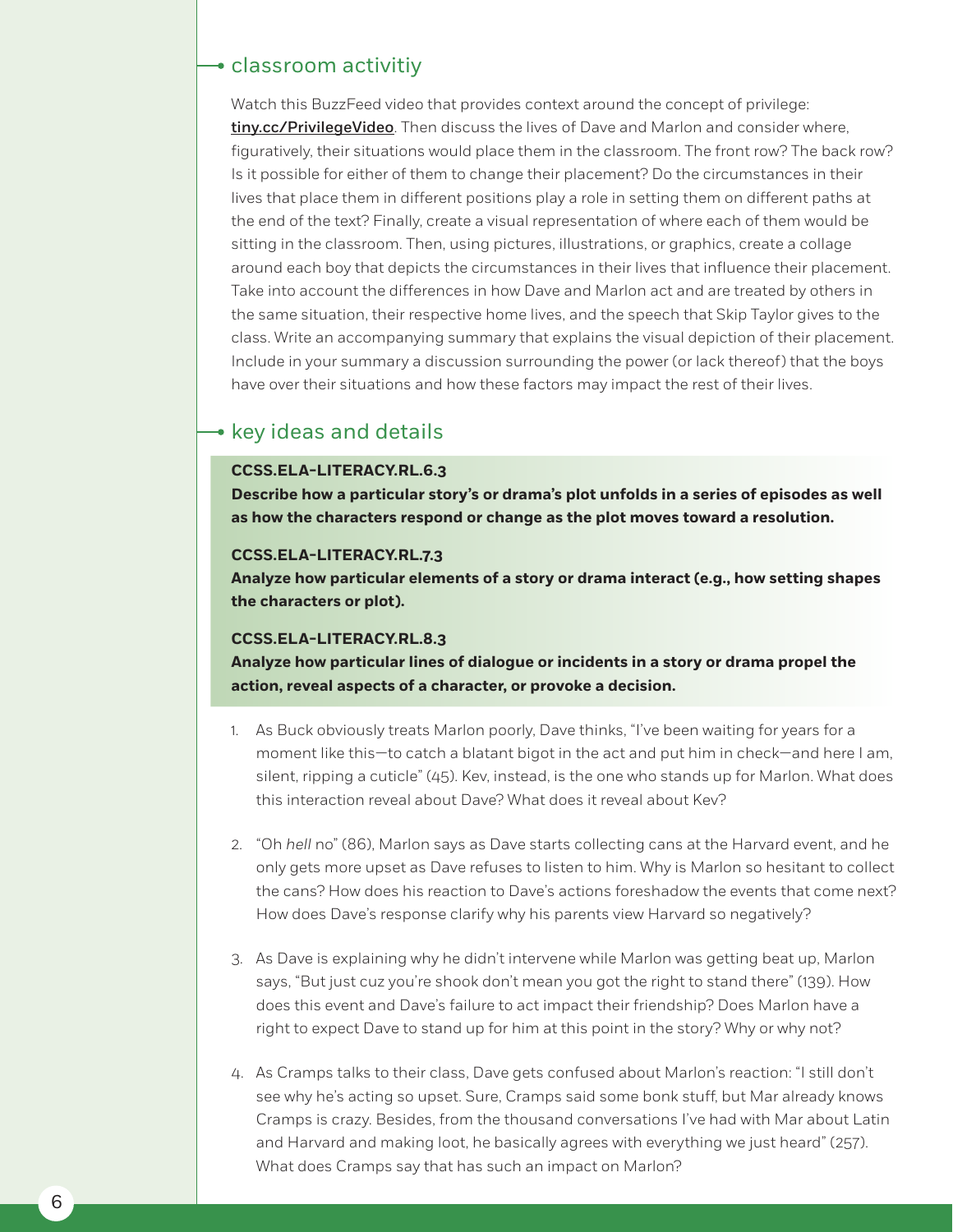5. When Dave visits Marlon's apartment at the end of the story, his actions imply that he has changed: "instead of minding my own like the man instructed or staring at my feet and peeking over at them like I usually do, I just make eye contact and nod. . . . One of them even nods back" (299). How does Dave's approach demonstrate his growth throughout the course of the story?

## classroom activitiy

Throughout their relationship Dave and Marlon have their ups and downs, and yet they seem to find their way back to one another. What events contribute to them growing apart and what do these situations have in common? What eventually prompts them to come back together? Why is their friendship so important to each of them? Sketch a timeline of the trajectory of their friendship that includes important events and situations that positively and negatively impact their lives and relationship. Use the timeline to compose a cause-andeffect essay that describes the varying causes of the difficulties in their friendship and the subsequent effects they have on their lives and outlooks. Conclude your essay with an analysis of the effect of their overall friendship on each of their lives.

# craft and structure

## **CCSS.ELA-LITERACY.RL.6.4**

**Determine the meaning of words and phrases as they are used in a text, including figurative and connotative meanings; analyze the impact of a specific word choice on meaning and tone.**

#### **CCSS.ELA-LITERACY.RL.7.4**

**Determine the meaning of words and phrases as they are used in a text, including figurative and connotative meanings; analyze the impact of rhymes and other repetitions of sounds (e.g., alliteration) on a specific verse or stanza of a poem or section of a story or drama.**

#### **CCSS.ELA-LITERACY.RL.8.4**

**Determine the meaning of words and phrases as they are used in a text, including figurative and connotative meanings; analyze the impact of specific word choices on meaning and tone, including analogies or allusions to other texts.**

- 1. On the Harvard campus, Kaleem calls Marlon an "Oreo" (74). What is he implying about Marlon and why does he choose that word? What does Kaleem's background reveal about his word choice and his actions throughout the story?
- 2. As Marlon and Dave's confrontation comes to a head in the cafeteria, Dave struggles to finish his sentence: "At least I'm not a- ... You're ..." and he finally completes the sentence by calling Marlon "pyrite" (285). How does the use of the term "pyrite" throughout the course of the story shape the meaning behind Dave's usage of it here? Is Dave's word choice surprising considering what Jimmy was encouraging him to say?
- 3. After Dave is caught cheating on his Latin exam and escapes punishment, he says, "A sickening mix of relief and shame sweeps over me. Mar knows it and I do, too: I've been saved by the force" (151). What does he mean? If Marlon had been caught cheating, would the proctor's response have been the same?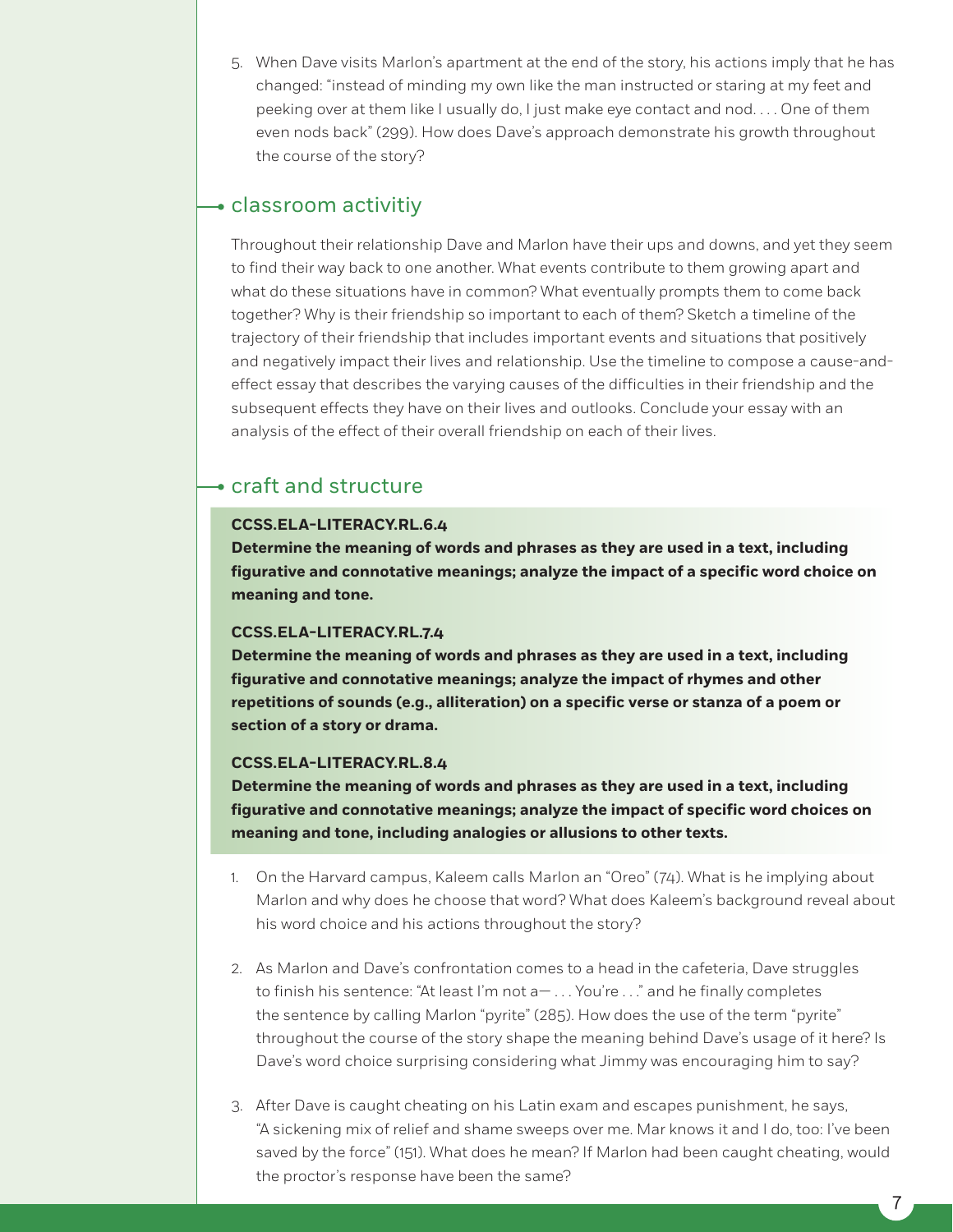4. As Marlon and Dave make their way to Meghan's house they notice that a cop has started to follow them, and Dave describes their reactions: "Mar sighs and slows his pace. I'm shook they're going to chaperone us all the way to Meghan's house, but they eventually peel off" (273). What does Dave's use of the word "chaperone" imply about his interpretation of the cops following them? How is his interpretation different than Marlon's?

## $\rightarrow$  classroom activity

As Dave lays in bed after his clothes were stolen, he says he doesn't want to tell Benno about what happened: "It's because I'm afraid if I started telling him about the jacking, I'd end up telling him the darker truth, something way more terrifying, something I hope he doesn't know about yet: the force" (31). Find other examples in the text where Dave references "the force" and defines what it is as well as how it impacts not only Dave's life but everyone else's. What is the force and how does it impact the characters' lives? Create a visual representation (a drawing, collage, demonstration, or presentation) of your understanding of the force, and include examples from the text to support your interpretation.

# craft and structure

#### **CCSS.ELA-LITERACY.RL.6.6**

**Explain how an author develops the point of view of the narrator or speaker in a text.**

#### **CCSS.ELA-LITERACY.RL.7.6**

**Analyze how an author develops and contrasts the points of view of different characters or narrators in a text.**

#### **CCSS.ELA-LITERACY.RL.8.6**

**Analyze how differences in the points of view of the characters and the audience or reader (e.g., created through the use of dramatic irony) create such effects as suspense or humor.**

- 1. As Dave describes his love of Larry Bird, he says, "When he called it quits this year, I even cried. No one else I know—my age, at least—cared. Kev and Simon were *happy*. . . ." (36), though he adds, "It's obvious that Kev and Simon feel Bird, too" (36). Why does Dave believe Kev and Simon refuse to acknowledge that they like Larry Bird? In what other ways do Kev and Simon differ from Dave? What does Marlon's appreciation of Bird demonstrate about how differently he views the world from Kev and Simon?
- 2. As Dave is describing an incident in which his "friends" are bullying his brother, he says, "That's the thing about Benno. Most kids make an attempt to act *more* normal after their steez gets shit on. Benno digs in" (55). What does this description tell the reader about the differences between Benno and Dave? Do Dave's feelings toward his brother change throughout the course of the story?
- 3. *Green* is narrated from a first-person point of view; that is, Dave tells his story through his own voice. What is unique about his voice as a narrator? How does his use of slang influence the reader's understanding of his character? What effect does this use of language have on the reading of the text?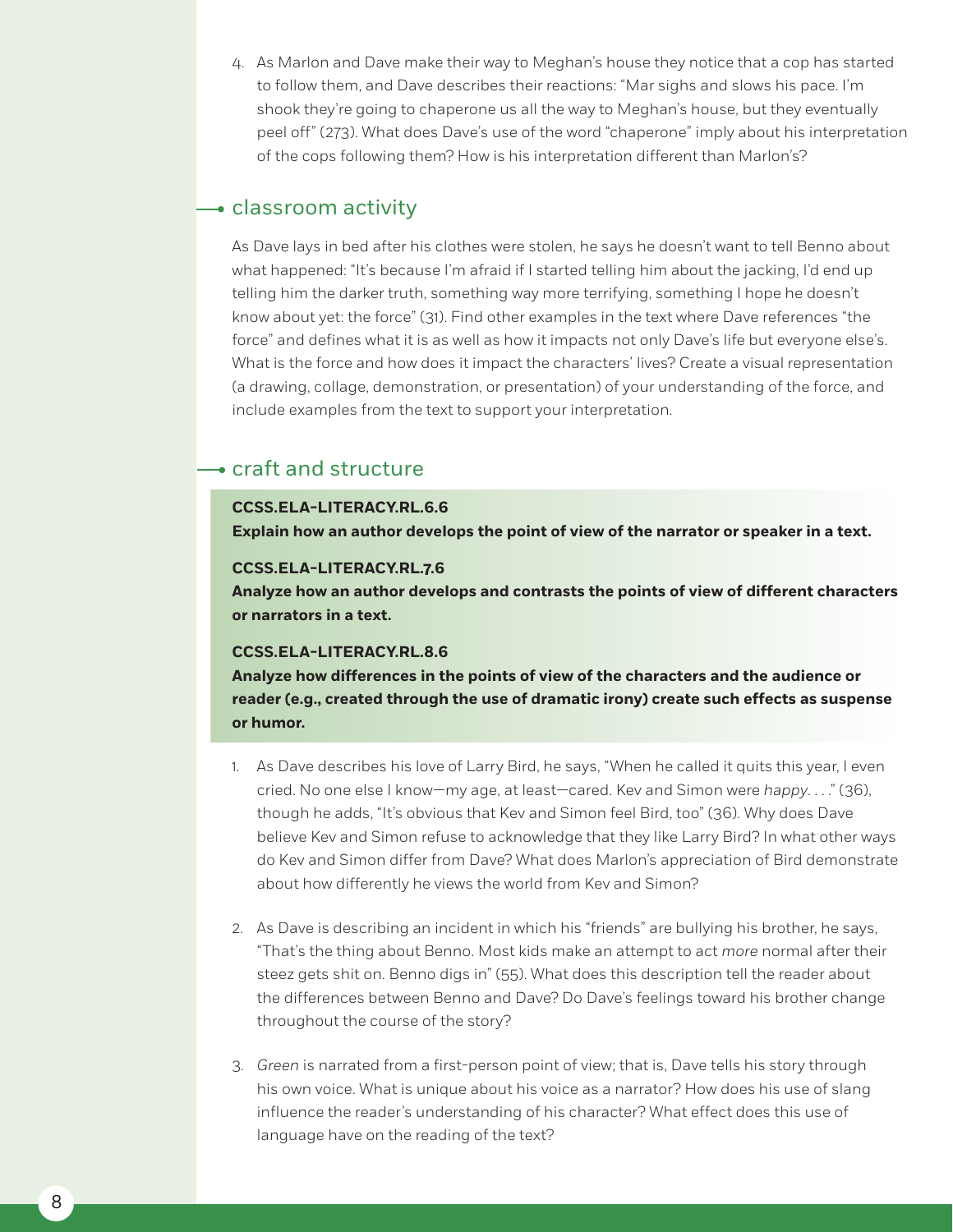## classroom activity

After the altercation between the boy on the basketball court and Kev and Simon, Benno finally speaks. What finally prompts him to talk? Write a journal entry from Benno's point of view that describes how the various incidents in the story have impacted him. Include an explanation of why he finally decides to speak to Dave.

## $\rightarrow$  text types and purposes

#### **CCSS.ELA-LITERACY.W.6.3.E**

**Provide a conclusion that follows from the narrated experiences or events.**

#### **CCSS.ELA-LITERACY. W.7.3.E**

**Provide a conclusion that follows from and reflects on the narrated experiences or events.**

#### **CCSS.ELA-LITERACY. W.8.3.E**

**Provide a conclusion that follows from and reflects on the narrated experiences or events.**

What events lead to Dave's visit to Marlon's house at the end of the novel? How do his actions demonstrate how he has changed?

## **-** classroom activity

The story ends with Dave sitting down to compose a letter to Marlon. What clues in the text provide insights into what Dave might write to Marlon? Consider Dave's perspective and what he feels he needs to say to Marlon. The letter begins, "Dear Mar, Here goes. If you read this, I just hope you can feel me." Write a one-page letter that follows from Dave's first sentence.

## $\rightarrow$  resources

"Cracking the Codes: Joy DeGruy 'A Trip to the Grocery Store'" ([tiny.cc/DrJoyDeGruy](http://tiny.cc/DrJoyDeGruy)): In this short video clip from *Cracking the Codes: The System of Racial Inequity,* a film from World Trust, Dr. Joy DeGruy describes an incident that illustrates how one can use their white privilege to stand up for change.

"Talking About Race and Privilege" (*[tiny.cc/RaceandPrivilege](http://tiny.cc/RaceandPrivilege)*): A National Association of School Psychologists lesson plan that prompts students to define privilege and identify how the concept of privilege impacts their own lives.

United States Holocaust Museum: "Resources for Educators" ([tiny.cc/USHolocaustMuseum](http://tiny.cc/USHolocaustMuseum)): The United States Holocaust museum provides lesson plans and resources for teaching about the Holocaust, genocide, hatred, and anti-Semitism.

"When LA Erupted in Anger: A Look Back at the Rodney King Riots" (*[tiny.cc/LARiots](http://tiny.cc/LARiots)*): An NPR multimedia article with pictures and recordings that provide background information on the Los Angeles riots and the people involved.